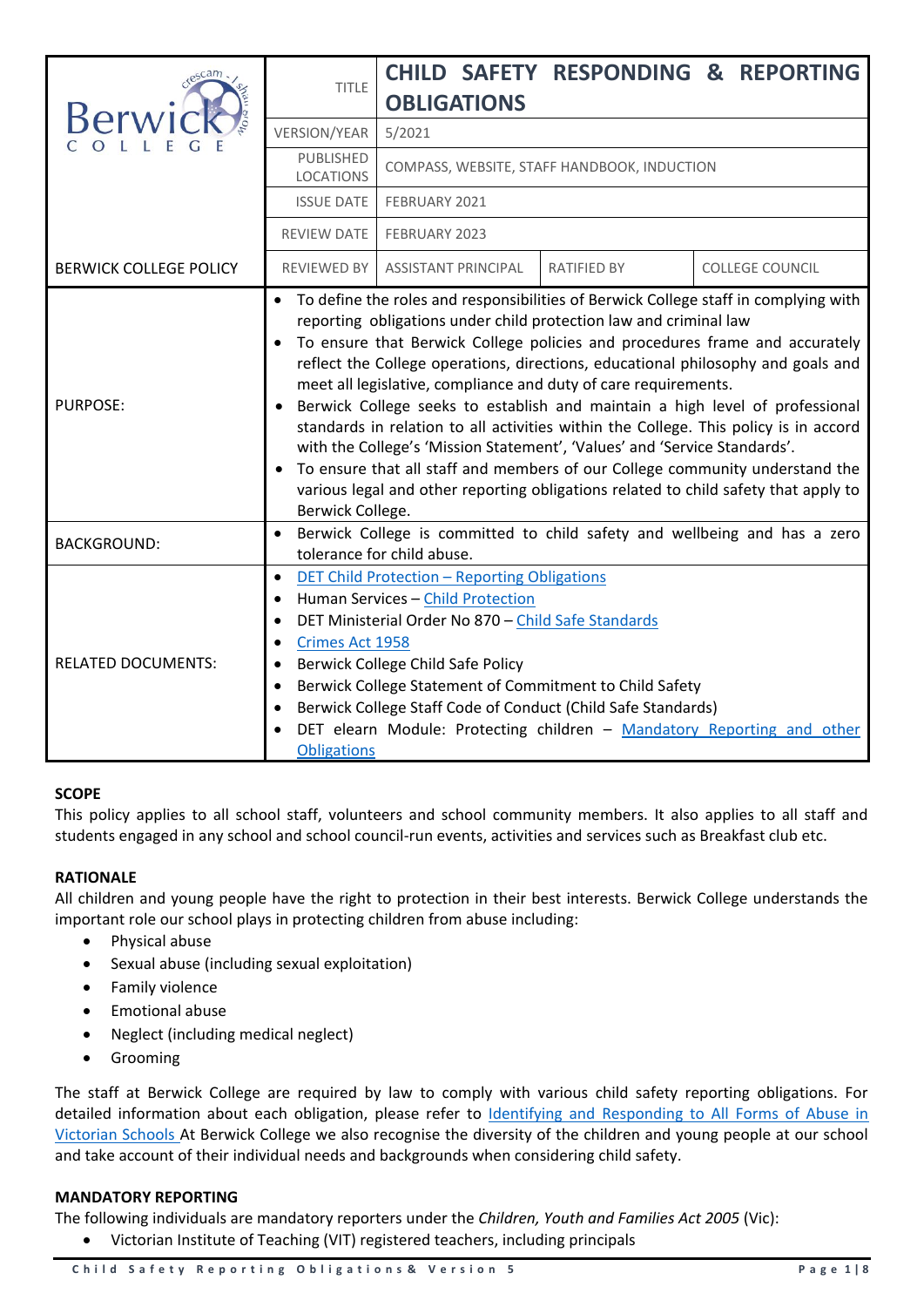- School staff who have been granted permission to teach by the VIT
- registered medical practitioners and nurses
- registered psychologists
- all members of the police force
- People in religious ministry
- Staff who provide direct support to students for mental, emotional or psychological wellbeing, including (but not limited to) school health and wellbeing staff, primary welfare coordinators, student wellbeing coordinators, mental health practitioners, chaplains, and Student Support Services staff

All mandatory reporters must make a report to the Department of Health and Human Services (DHHS) Child Protection as soon as practicable if, during the course of carrying out their professional roles and responsibilities, they form a belief on reasonable grounds that:

- a child has suffered, or is likely to suffer, significant harm as a result of physical abuse and/ or sexual abuse, and
- the child's parents have not protected, or are unlikely to protect, the child from harm of that type.

A mandatory reporter who fails to comply with this legal obligation may be committing a criminal offence. It is important for all staff at Berwick College to be aware that they are legally obliged to make a mandatory report on each occasion that they form a reasonable belief that a child is in need of protection and they must make a mandatory report even if the principal does not share their belief that a report is necessary.

At our College, all mandated school staff must undertake the *Mandatory Reporting and Other Obligations eLearning Module* annually. For more information about Mandatory Reporting see the Department's *School Policy and Advisory Guide*: Protecting Children — [Reporting and Other Legal Obligations](https://www2.education.vic.gov.au/pal/protecting-children/policy)

# **CHILD IN NEED OF PROTECTION**

Any person can make a report to DHHS Child Protection (131 278 – 24 hour service) if they believe on reasonable grounds that a child is in need of protection.

The policy of the Department of Education and Training (DET) requires **all staff** who form a reasonable belief that a child is in need of protection to report their concerns to DHHS or Victoria Police, and discuss their concerns with the school leadership team.

For more information about making a report to DHHS Child Protection, see the Department's *Policy and Advisory Library*: Protecting Children — [Reporting and Other Legal Obligations](https://www2.education.vic.gov.au/pal/protecting-children/policy) and [Four Critical Actions for Schools:](https://www.education.vic.gov.au/Documents/about/programs/health/protect/FourCriticalActions_ChildAbuse.pdf)  [Responding to Incidents, Disclosures and Suspicions of Child Abuse.](https://www.education.vic.gov.au/Documents/about/programs/health/protect/FourCriticalActions_ChildAbuse.pdf)

At Berwick College we also encourage all staff to make a referral to Child FIRST when they have significant concern for a child's wellbeing. For more information about making a referral to Child FIRST see the School Policy and Advisory Guide: Protecting Children – [Reporting and Other Legal Obligations](https://www2.education.vic.gov.au/pal/protecting-children/policy)

### **REPORTABLE CONDUCT**

Our College must notify the Department's Employee Conduct Branch (9637 2594) if we become aware of an allegation of 'reportable conduct'. There is an allegation of reportable conduct where a person has formed a reasonable belief that there has been:

- a sexual offence (even prior to criminal proceedings commencing), sexual misconduct or physical violence committed against, with or in the presence of a child;
- behaviour causing significant emotional or physical harm to a child;
- significant neglect of a child; or
- misconduct involving any of the above.

The Department, through the Employee Conduct Branch, has a legal obligation to inform the Commission for Children and Young People when an allegation of reportable conduct is made.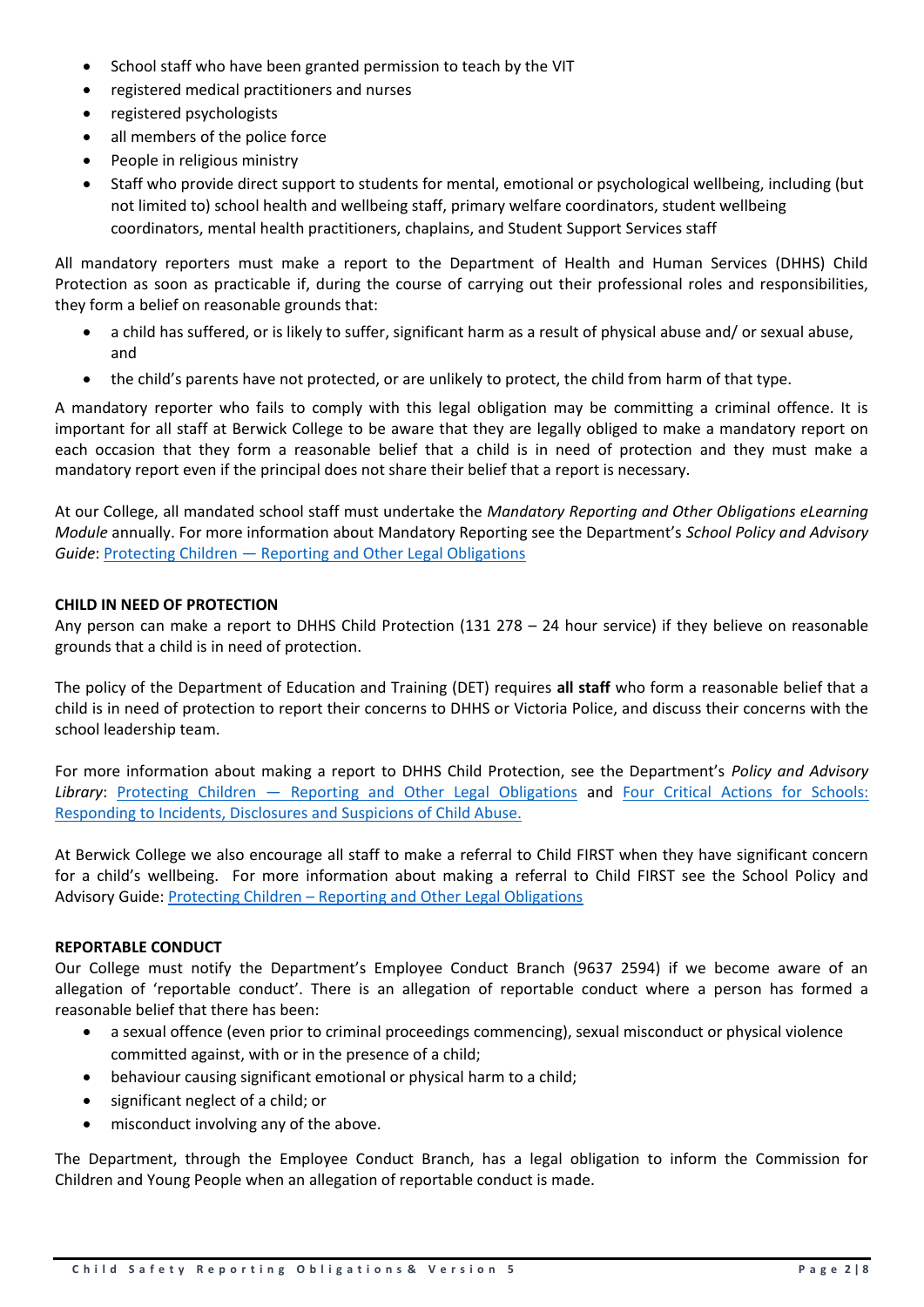Our Principal must notify the Department's Employee Conduct Branch of any reportable conduct allegations involving current or former teachers, contractors, volunteers (including parents), allied health staff and school council employees.

If school staff becomes aware of reportable conduct by any person in the above positions, they should notify the College Principal immediately. If the allegation relates to the Principal, they should notify the Regional Director.

For more information about [Reportable](https://www2.education.vic.gov.au/pal/reportable-conduct-scheme/policy) Conduct see the Department's School Policy and Advisory Guide: Reportable **[Conduct](https://www2.education.vic.gov.au/pal/reportable-conduct-scheme/policy)** 

## **FAILURE TO DISCLOSE OFFENCE**

Reporting child sexual abuse is a community-wide responsibility. All adults (ie persons aged 18 years and over), not just professionals who work with children, have a legal obligation to report to Victoria Police, as soon as practicable, where they form a 'reasonable belief' that a sexual offence has been committed by an adult against a child under the age of 16 by another person aged 18 years or over.

Failure to disclose information to Victoria Police (by calling 000 or local police station) as soon as practicable may amount to a criminal offence unless a person has a 'reasonable excuse' or exemption from doing so.

"Reasonable belief" is not the same as having proof. A 'reasonable belief' is formed if a reasonable person in the same position would have formed the belief on the same grounds.

For example, a 'reasonable belief' might be formed when:

- a child states that they have been sexually abused
- a child states that they know someone who has been sexually abused (sometimes the child may be talking about themselves)
- someone who knows a child states that the child has been sexually abused
- professional observations of the child's behaviour or development leads a mandated professional to form a belief that the child has been sexually abused
- signs of sexual abuse leads to a belief that the child has been sexually abused.
- "Reasonable excuse" is defined by law and includes:
	- $\circ$  fear for the safety of any person including yourself or the potential victim (but not including the alleged perpetrator or an organisation)
	- o where the information has already been disclosed, for example, through a mandatory report to DHHS Child Protection.

For more information about this reporting obligation, see the Department's *School Policy and Advisory Guide*: [Failure](http://www.education.vic.gov.au/school/principals/spag/safety/Pages/childprotectobligation.aspx)  [to disclose offence.](http://www.education.vic.gov.au/school/principals/spag/safety/Pages/childprotectobligation.aspx)

### **FAILURE TO PROTECT OFFENCE**

This reporting obligation applies to school staff in a position of authority. This can include principals, assistant principals and campus principals. Any staff member in a position of authority who becomes aware that an adult associated with their school (such as an employee, contractor, volunteer or visitor) poses a risk of sexual abuse to a child under the age of 16 under their care, authority or supervision, must take all reasonable steps to remove or reduce that risk.

This may include removing the adult (i.e persons aged 18 years and over) from working with children pending an investigation and reporting your concerns to Victoria Police.

If a school staff member in a position of authority fails to take reasonable steps in these circumstances, this may amount to a criminal offence.

For more information about this reporting obligation, see the Department's *School Policy and Advisory Guide*: [Failure](http://www.education.vic.gov.au/school/principals/spag/safety/Pages/childprotectobligation.aspx)  [to protect offence.](http://www.education.vic.gov.au/school/principals/spag/safety/Pages/childprotectobligation.aspx)

## **GROOMING**

Grooming is a criminal offence under the *Crimes Act 1958* (Vic). This offence targets predatory conduct undertaken by an adult to prepare a child, under the age of 16, to engage in sexual activity at a later time. Grooming can include communicating and/or attempting to befriend or establish a relationship or other emotional connection with the child or their parent/carer.

For more information about this offence and reporting obligations see: Protecting Children — [Reporting and Other](https://www2.education.vic.gov.au/pal/protecting-children/policy)  [Legal Obligations](https://www2.education.vic.gov.au/pal/protecting-children/policy)

### **EVALUATION:**

• This policy will be reviewed every three years.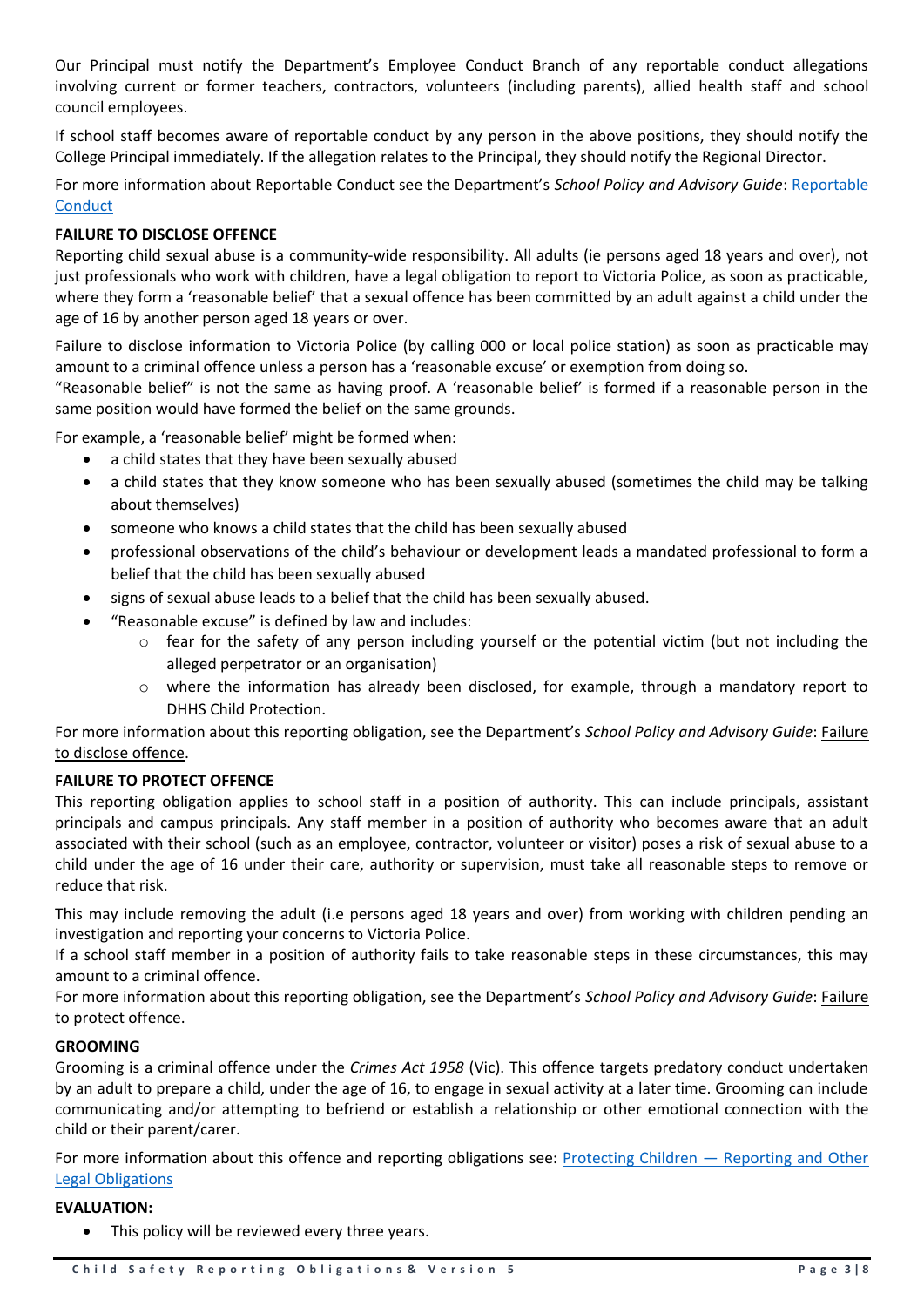#### **APPENDIX A - IMPLEMENTATION**

### **FOR STUDENTS**

- All students should feel safe to speak to any staff member to raise any concerns about their safety or any other concerns that they have.
- If a student does not know who to approach at Berwick College they should start with their homegroup teacher or a member of the wellbeing team as the first point of contact for a student in doubt.

### **MANAGING DISCLOSURES MADE BY STUDENTS**

*When managing a disclosure you should:*

- listen to the student and allow them to speak
- stay calm and use a neutral tone with no urgency and where possible use the child's language and vocabulary (you do not want to frighten the child or interrupt the child)
- be gentle, patient and non-judgmental throughout
- highlight to the student it was important for them to tell you about what has happened
- assure them that they are not to blame for what has occurred
- do not ask leading questions, for example gently ask, "What happened next?" rather than "Why?"
- be patient and allow the child to talk at their own pace and in their own words
- do not pressure the child into telling you more than they want to, they will be asked a lot of questions by other professionals and it is important not to force them to retell what has occurred multiple times
- reassure the child that you believe them and that disclosing the matter was important for them to do
- use verbal facilitators such as, "I see", restate the child's previous statement, and use non-suggestive words of encouragement, designed to keep the child talking in an open-ended way ("what happened next?")
- tell the child in age appropriate language you are required to report to the relevant authority to help stop the abuse, and explain the role of these authorities if appropriate (for a young child this may be as simple as saying "I will need to talk to people to work out what to do next to help you").

*When managing a disclosure you should AVOID:*

- displaying expressions of panic or shock
- asking questions that are investigative and potentially invasive (this may make the child feel uncomfortable and may cause the child to withdraw)
- going over the information repeatedly (you are only gathering information to help you form a belief on reasonable grounds that you need to make a report to the relevant authority)
- making any comments that would lead the student to believe that what has happened is their fault
- making promises to the child about what will occur next or that things will be different given the process can be unpredictable and different for each child depending on their circumstances (instead reassure them that you and others will do your best to help).

#### **GENERAL PROCEDURES**

Our College follows the *[Four Critical Actions for Schools: Responding to Incidents, Disclosures and Suspicions of Child](https://www.education.vic.gov.au/Documents/about/programs/health/protect/FourCriticalActions_ChildAbuse.pdf)  [Abuse](https://www.education.vic.gov.au/Documents/about/programs/health/protect/FourCriticalActions_ChildAbuse.pdf)* (Four Critical Actions) when responding to incidents, disclosures and suspicions of child abuse.

All staff at our College who believe that a child is in need of protection, even if it doesn't meet the threshold required for mandatory reporting or the staff member is not a mandatory reporter, should in the first instance, speak to with a principal class officer or a member of the Wellbeing Team or should make the required reports to DHHS Child Protection and/or Victoria Police as necessary.

At our College the Principal will be responsible for monitoring overall school compliance with this procedure. Nothing in this procedure prevents a staff member or any other person from reporting to the relevant authorities if they form a reasonable belief that a child is at risk of abuse.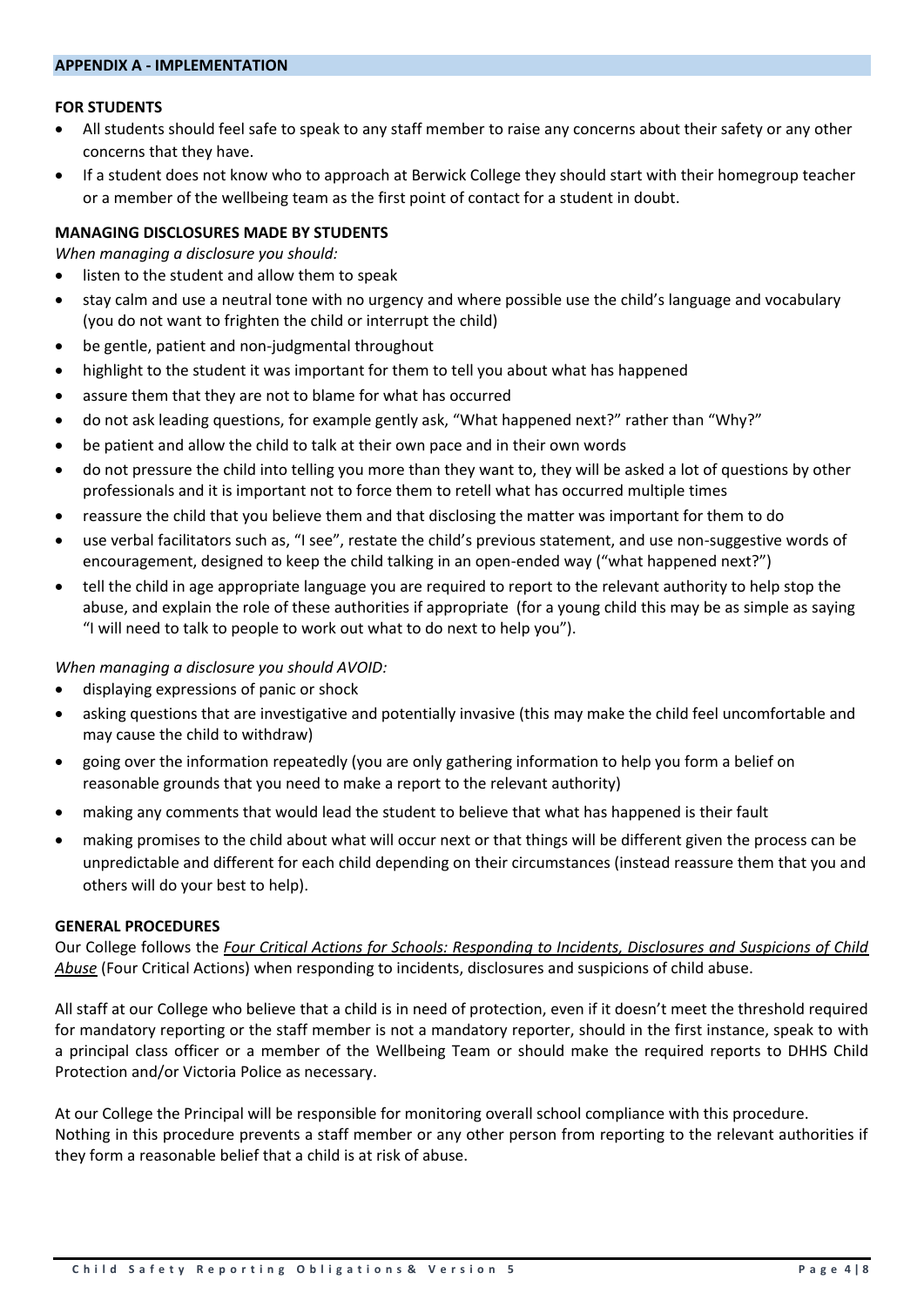## **REPORTING SUSPICIONS, DISCLOSURES OR INCIDENTS OF CHILD ABUSE**

### *Responsibilities of all school staff*

If a school staff member reasonably suspects or witnesses an incident of child abuse or receives a disclosure of child abuse, they must:

- If a child is at immediate risk of harm, separate alleged victims and others involved, administer first aid and call 000.
- Speak to a principal class officer or a member of the Wellbeing Team as soon as possible, who will follow the [Four Critical Actions.](https://www.education.vic.gov.au/Documents/about/programs/health/protect/FourCriticalActions_ChildAbuse.pdf)
- Make detailed notes of the incident or disclosure on a Compass Chronicle note with Level 3 accessibility
- If the staff member reasonably believes that a student has suffered physical and/or sexual abuse from which the child's parents have not protected the child, they must make a report to DHHS Child Protection.
- If the staff member has formed a 'reasonable belief' that a sexual offence has been against a child, they must make a report to Victoria Police.

Note that the role of investigating an allegation of child abuse rests solely with Child Protection and/or Victoria Police.

In circumstances where a member of the leadership team disagrees that a report needs to be made, but the staff member has formed a 'reasonable belief' that the child is in need of protection and/or has been the victim of sexual abuse, the staff member must still contact DHHS Child Protection and/or Victoria Police to make the report.

RESPONSIBILITIES OF PRINCIPAL, PRINCIPAL CLASS OFFICERS, WELLBEING TEAM OR NOMINEE MANAGE AND/OR REPORT INCIDENTS, SUSPICIONS OR DISCLOSURES TO CHILD PROTECTION OR VICTORIA POLICE.

The Principal, Principal Class Officers, Wellbeing Team or nominee are responsible for promptly managing the school's response to an incident, suspicion or disclosure of child abuse, and ensuring that the incident, suspicion or disclosure is taken seriously. The Principal, Principal Class Officers, Wellbeing Team or nominee are also responsible for responding appropriately to a child who makes or is affected by an allegation of child abuse.

If the Principal, Principal Class Officers, Wellbeing Team or nominee receives a report from a school staff member or member of the school community of a suspicion, disclosure or incident of child abuse, they must:

- Follow the [Four Critical Actions](https://www.education.vic.gov.au/Documents/about/programs/health/protect/FourCriticalActions_ChildAbuse.pdf) as soon as possible, including:
	- o Responding to an emergency
	- o Reporting to authorities/referring to services
	- o Contacting parents/carers and
	- o Providing ongoing support.
- Make detailed notes of the incident or disclosure, including actions taken on a Compass Chronicle note with Level 3 accessibility
- They are also responsible for ensuring that any staff member who reported the incident, disclosure or suspicion to them also makes and keeps notes of the incident
- At Berwick College, Principal, Principal Class Officers, Wellbeing Team or nominee will be responsible for ensuring that there is a prompt response to the disclosure and that the child is appropriately supported.

If the Principal/other nominated staff member responsible above is unavailable, a Leading Teacher will take on the role and responsibilities described in this section.

# **DUTY OF CARE AND ONGOING SUPPORT FOR STUDENTS**

Fulfilling the requirements in this procedure does not displace or discharge any other obligations that arise if a person reasonably believes that a child is at risk of abuse.

All staff have a duty of care to take reasonable steps to prevent reasonably foreseeable harm to students. All staff must ensure that Principal Class Officers or other appropriate staff member are aware of any incidents, suspicions or disclosures of child abuse as soon as possible after they occur. This will allow appropriate supports to be put in place for the student affected.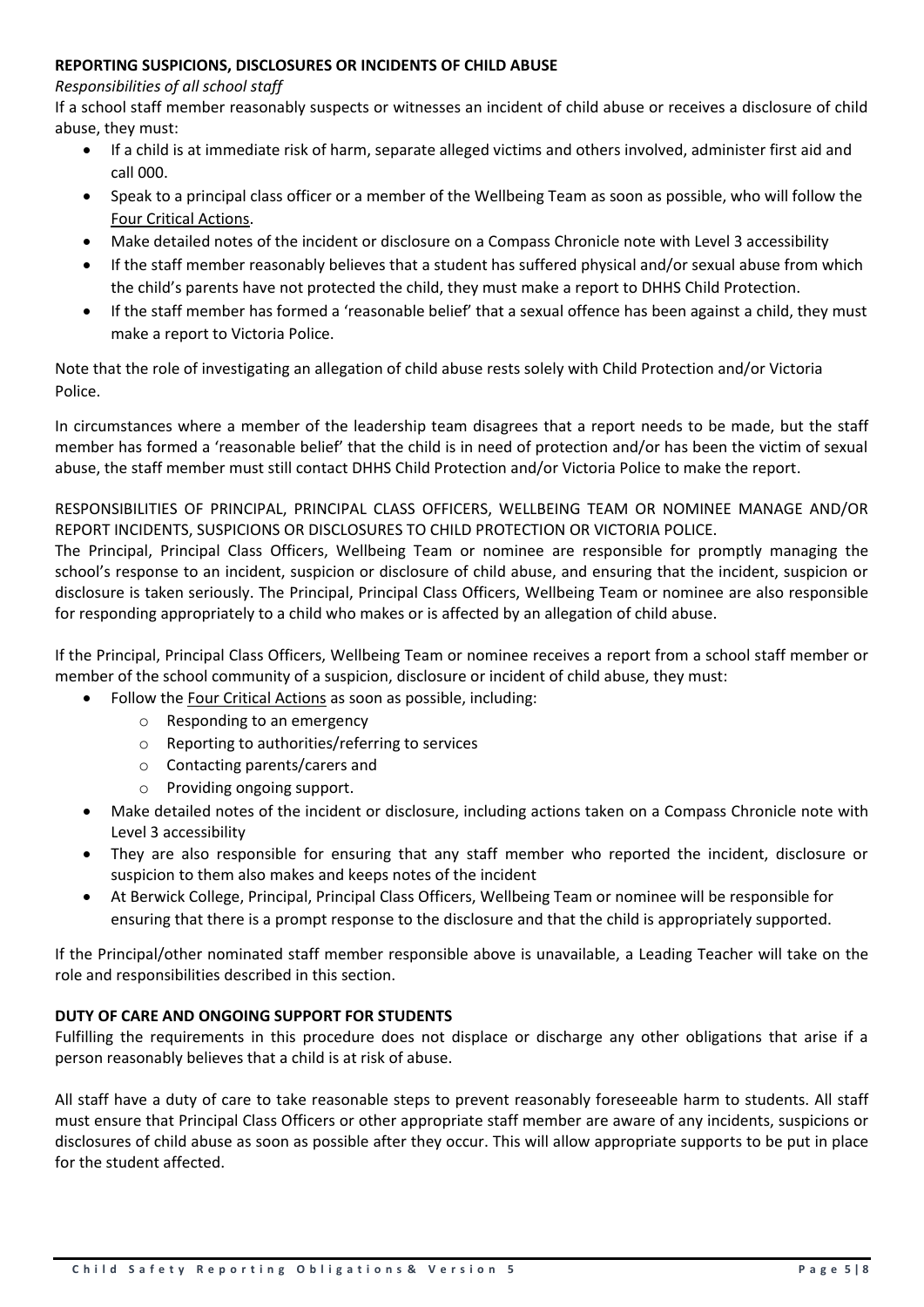### **FOR SCHOOL VISITORS, VOLUNTEERS AND SCHOOL COMMUNITY MEMBERS**

All community members aged 18 years or over should be aware of their legal obligations – see *Failure to disclose offence* above, in this Policy.

Any person can make a report to DHHS Child Protection if they believe on reasonable grounds that a child is in need of protection. For contact details see the Four Critical Actions –

[https://www.education.vic.gov.au/Documents/about/programs/health/protect/FourCriticalActions\\_ChildAbuse.pdf](https://www.education.vic.gov.au/Documents/about/programs/health/protect/FourCriticalActions_ChildAbuse.pdf)

There is no requirement for community members to inform the school if they are making a disclosure to DHHS Child Protection or the Victoria Police. However, where a community member is concerned about the safety of a child or children at the school, and where disclosure of that concern will not compromise any potential police investigation, the community member should report this concern to the Principal so that appropriate steps to support the student can be taken.

### **BERWICK COLLEGE CONFIDENTIALITY:**

Berwick College staff members must respect confidentiality when dealing with a case of suspected child abuse and neglect, and may discuss case details and the identity of the child or the young person and their family only with those involved with managing the situation.

When a child or young person has moved to another school, professional judgment should be exercised as to what information needs to be passed on. This will be guided by usual procedures for passing on information about a child's general wellbeing or special needs, and the role of the school in any ongoing care plans.

## **INTERVIEWS AT VICTORIAN SCHOOLS:**

Child Protection may conduct interviews of children and young people at Berwick College without parental knowledge or consent. However, a child will be interviewed at a Victorian school only in exceptional circumstances and if it is in the child's best interests to proceed in this manner. Child Protection will notify the school of any intention to interview a child or young person. This may occur regardless of whether the school is the source of the report to Child Protection.

When Child Protection practitioners arrive at the school, the Principal or their nominee should ask to see their identification before allowing Child Protection to have access to the child or young person.

### **SUPPORT PERSONS:**

Students should be advised of their right to have a supportive adult present during interviews. If a student is too young to understand the significance of the interview, a staff member should make arrangements for a supportive adult to attend.

A staff member may be identified as a support person for the student during the interview. In these circumstances the staff member should take notes, listen carefully and provide support for the student. Prior to the commencement of the interview, the Child Protection practitioner should always authorise the Berwick College staff member to receive information regarding Child Protection's investigation. This may occur verbally or in writing using the relevant Child Protection proforma. Independent persons must refrain from providing their opinions or accounts of events during interviews. A Principal or their delegate may act as an independent person when the student is interviewed, unless they believe that in doing so that will create a conflict of interest.

### **ADVISING PARENTS, CARERS OR GUARDIANS:**

Berwick College staff members do not require the permission of parents, carers or guardians to make a report to Child Protection, nor are they required to tell parents, carers and guardians that they have done so.

It is the responsibility of Child Protection to advise the parents, carers or guardians of the interview at the earliest possible opportunity. This should occur either before, or by the time the child arrives home.

# **ENSURING THAT THE CHILD PROTECTION INTERVIEW TAKES PLACE:**

Berwick College upholds Court Orders but does not have the power to prevent parents, carers or guardians from removing the child from the school and should not attempt to prevent the parents, carers or guardians from collecting the child. If a parent, carer or guardian removes a child before the planned interview has taken place, the Principal and/or their nominee should contact the Child Protection or Victoria Police immediately.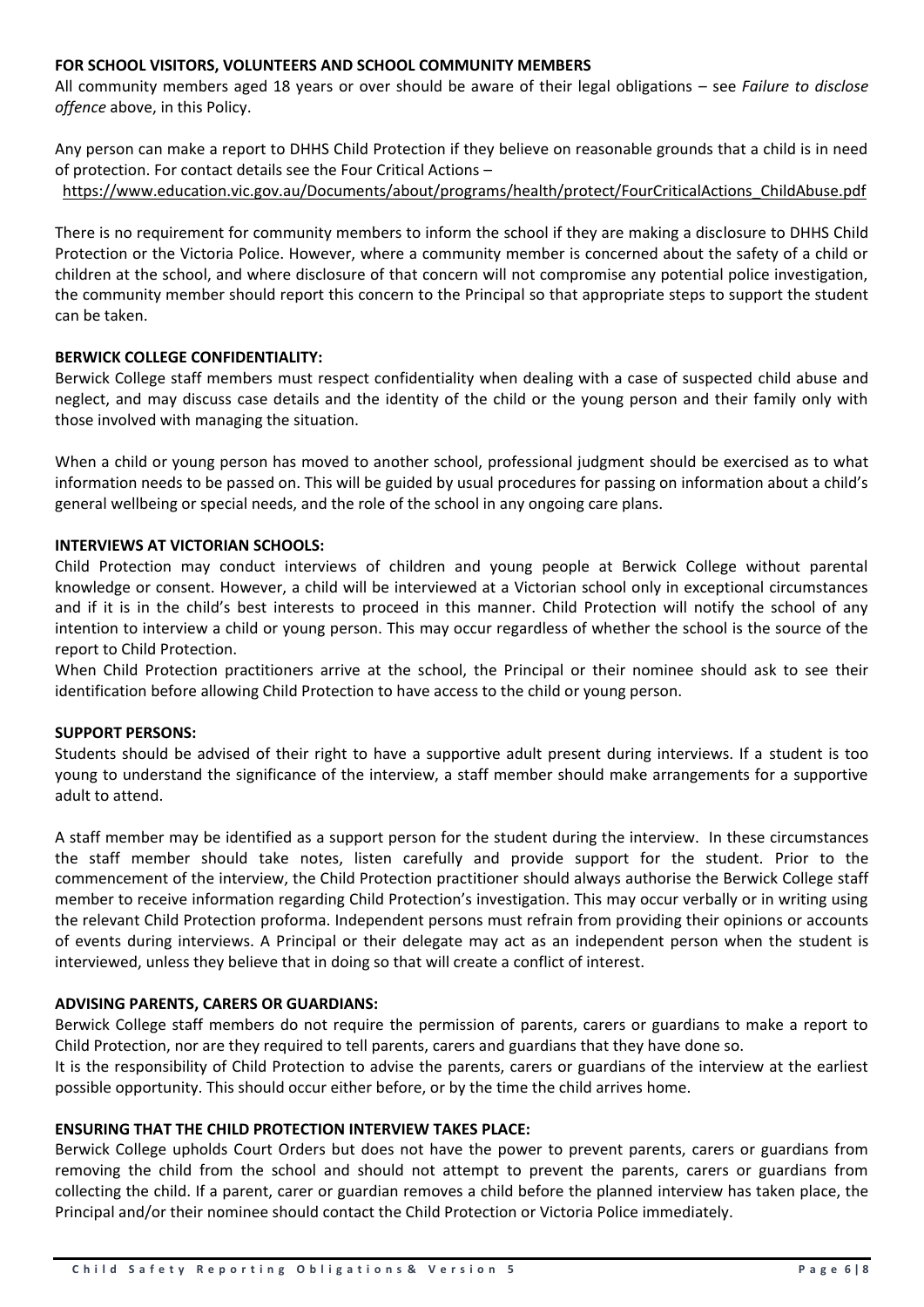## **BERWICK COLLEGE STAFF TRAINING:**

Berwick College staff members will be informed of child safety reporting obligations as part of their initial induction to the school. A Child Safety Reporting presentation will take place annually as part of the staff meeting schedule and all staff will complete the online mandatory reporting training module. As part of compliance with the Victorian Child Safe Standards, all staff sign a Child Safe – Statement of Commitment to Child Safety

## **BERWICK COLLEGE STAFF RECRUITMENT:**

Berwick College employment processes clearly demonstrate our commitment to child safety. All people engaged in work on site are required to hold a Working with Children Check or police record check as part of the VIT process.

## **PROTECTING THE IDENTITY OF THE REPORTER:**

Confidentiality is provided for reporters under the Children, Youth and Families Act 2005 (CYFA). The CYFA prevents disclosure of the name or any information likely to lead to the identification of a person who has made a report in accordance with legislation, except in specific circumstances.

The identity of a reporter must remain confidential unless:

- The reporter chooses to tell the child, young person or family of the report
- The reporter consents in writing to their identity being disclosed
- A court or tribunal decides it is necessary for the identity of the reporter to be disclosed to ensure the safety and wellbeing of the child
- A court or tribunal decides that, in the interests of justice, the reporter is required to attend court to provide evidence.

Information provided during a protective investigation may be used in a court report if the risks to the child or young person require the case to proceed to court. In these circumstances, the source of information may be required to provide evidence to the court.

If Child Protection decides that the report is about a significant concern about the wellbeing of a child, they may refer the report to a community-based child and family service and disclose the identity of the reporter to that service. However the CYFA provides that neither Child Protection nor the community-based child and family service may disclose the reporter's identity to any other person without the reporter's consent.

### **PROFESSIONAL PROTECTION FOR REPORTER:**

If a report is made in good faith:

- It does not constitute unprofessional conduct or a breach of professional ethics on the part of the reporter
- The reporter cannot be held legally responsible in respect of the report.

This means that a person who makes a report in accordance with the legislation will not be held liable for the eventual outcome of any investigation of the report.